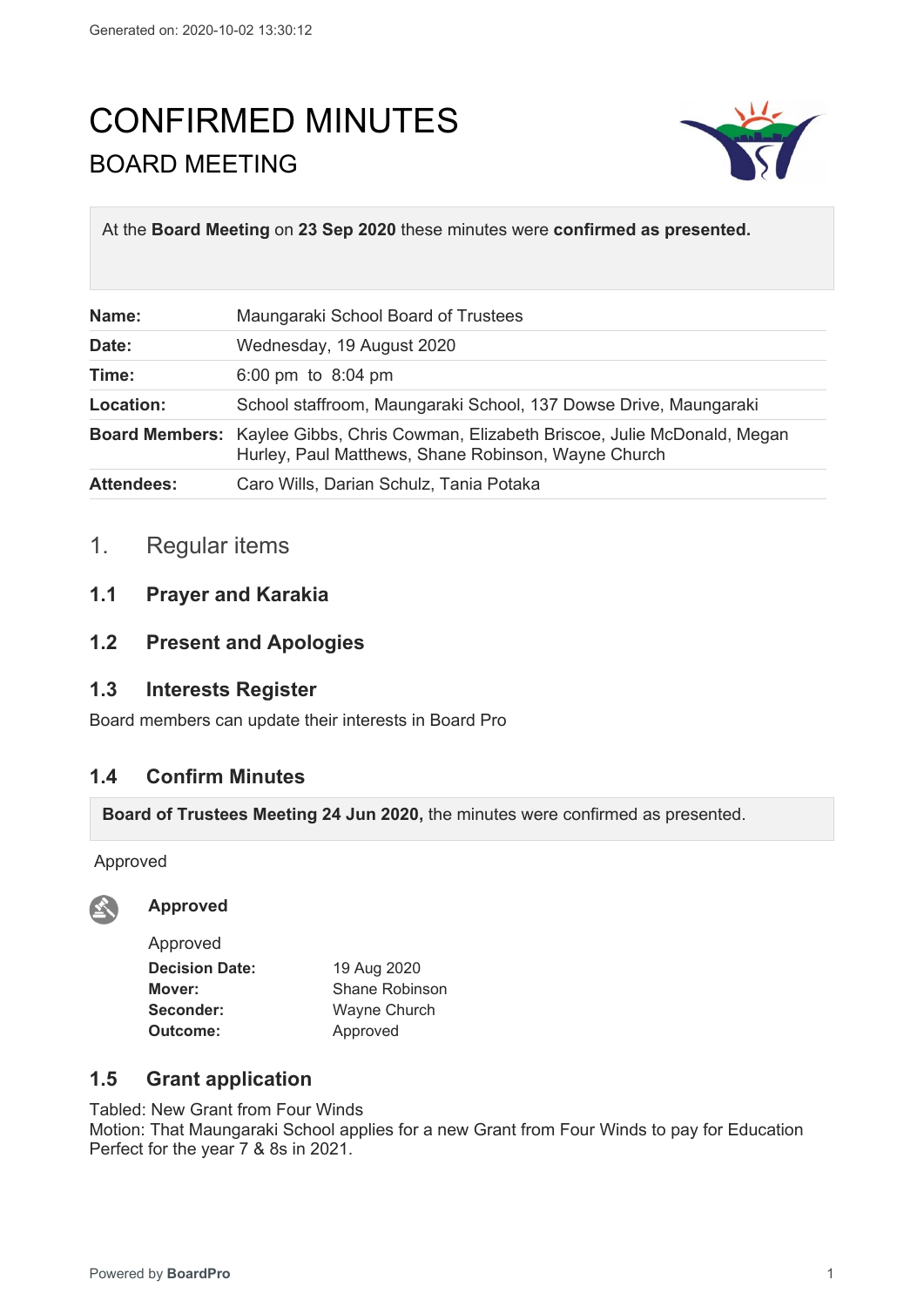

#### **Board agrees to support grant application**

Board agrees to support grant application **Decision Date:** 19 Aug 2020 **Outcome:** Approved

### **1.6 Action Item List**

| Due Date    | <b>Action Title</b>                     | Owner          |
|-------------|-----------------------------------------|----------------|
| 17 Jun 2020 | Fire Alarm in Hall.                     | Shane Robinson |
|             | <b>Status:</b> Completed on 25 Jun 2020 |                |

### **1.7 Principal's Report**

Shane presented his Principal's report and highlighted the following:

- Nicola was successful in getting \$12000 for the camp in Term 4.
- Parent/Student updates held 92% attendance from families
- ERO are in tomorrow 20/8/20. New process changing how they do these, we may be a pilot for this.
- Principal's mid-year appraisal completed
- Huge roll growth being experienced will have huge impacts on classroom makeup. Looking at options for new entrants at the end of 2020. New classrooms will be needed by the middle of next year. Options discussed
- Parking in Barberry still experiencing problems. Some options discussed
- Document Destruction request to dispose of items over 7 years old.
- Suggested term dates for 2021 these align with schools in our area. Includes 2 NZEI teacher only days.
- Some accidents with children running into shade sail poles. Shane has ordered padding for the poles at a cost of \$3500
- Staffing changes farewell Kirsty. Welcome to Trudy
- Covid Wellbeing Fund applied for funding to support some children in the school so we can start some programmes
- Discussed student anxiety and strain on teachers during the current term.

#### **That the Principal's report dated 18 August 2020 be accepted.**

That the Principal's report dated 18 August 2020 be accepted. **Decision Date:** 19 Aug 2020

| Decision Date: | <b>19 AUG ZUZU</b>   |
|----------------|----------------------|
| Mover:         | <b>Paul Matthews</b> |
| Seconder:      | Elizabeth Briscoe    |
| Outcome:       | Approved             |



公

#### **That the Term dates for 2021 be accepted**

That the Term dates for 2021 be accepted **Decision Date:** 19 Aug 2020 **Mover:** Shane Robinson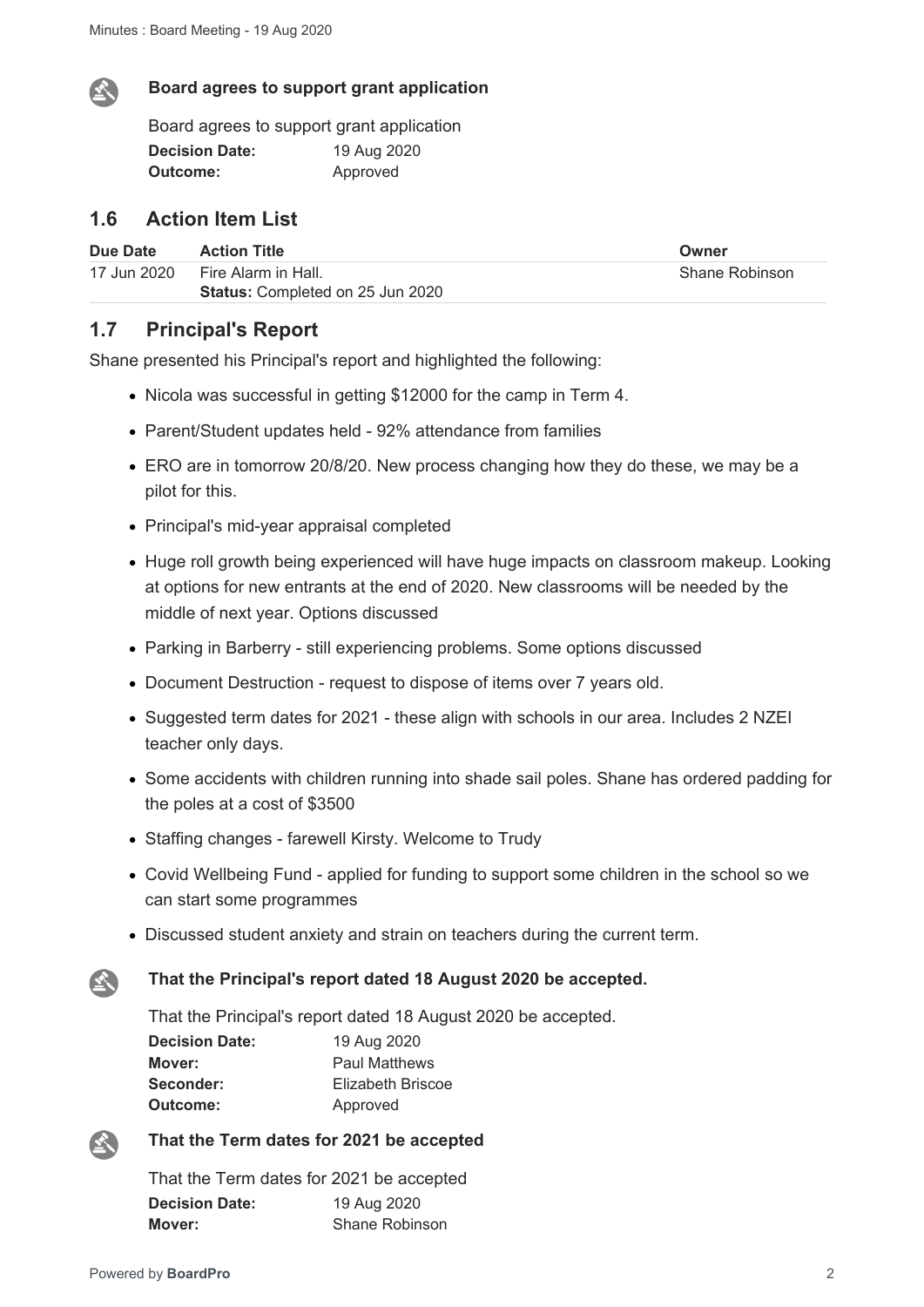| Seconder:       | <b>Chris Cowman</b> |
|-----------------|---------------------|
| <b>Outcome:</b> | Approved            |



### **That documents over 7 years old can be destroyed according to sch...**

That documents over 7 years old can be destroyed according to school guidelines

**Decision Date:** 19 Aug 2020 **Mover:** Shane Robinson **Seconder:** Paul Matthews **Outcome:** Approved



### **Term dates**

Check term dates are correct before being published **Due Date:** 24 Aug 2020 **Owner:** Shane Robinson

## **1.8 Finance Report**

Shane presented the Finance report highlighting the following:

- Receipts of donations are tracking well.
- Discussed if donation payment amounts should increase in 2021 and what may impact this.
- Activity fee payments are being paid, community likes the new structure. We are communicating regularly what this is being used for
- Repairs & Maintenance we have received an MOE grant which has come in for items in this line.
- Caretaker line is over however Tim has done some extras in playground, deck, sandpit & running groups. Discussed how to balance this line.
- Teacher Aide settlement may be an area we have extra cost in, we await more certainty from MOE how this will be covered. Concerns highlighted over how this may impact the school and student costs and wellbeing of staff and students
- We are tracking unders & overs. A request to track this separately for staffing due to the implications of Caretaker & Teacher Aide lines
- Draft report from Auditor discussed Auditor findings which are all in hand
- ESOL report discussed at previous meeting, paperwork from ESOL received.
- That we are currently tracking \$39,000 ahead of budget. This continues to move closer into line with our budget following the COVID-19 interruption. We anticipate that we should meet our 2020 budget at the end of the year.

#### **That the Finance Report for August be accepted.**

That the Finance Report for August be accepted.

| <b>Decision Date:</b> | 19 Aug 2020       |
|-----------------------|-------------------|
| Mover:                | Kaylee Gibbs      |
| Seconder:             | Elizabeth Briscoe |
| Outcome:              | Approved          |

## **1.9 Draft Audit Report and Findings**

 $\bullet$  Items are all in hand

 $\sum_{i=1}^{n}$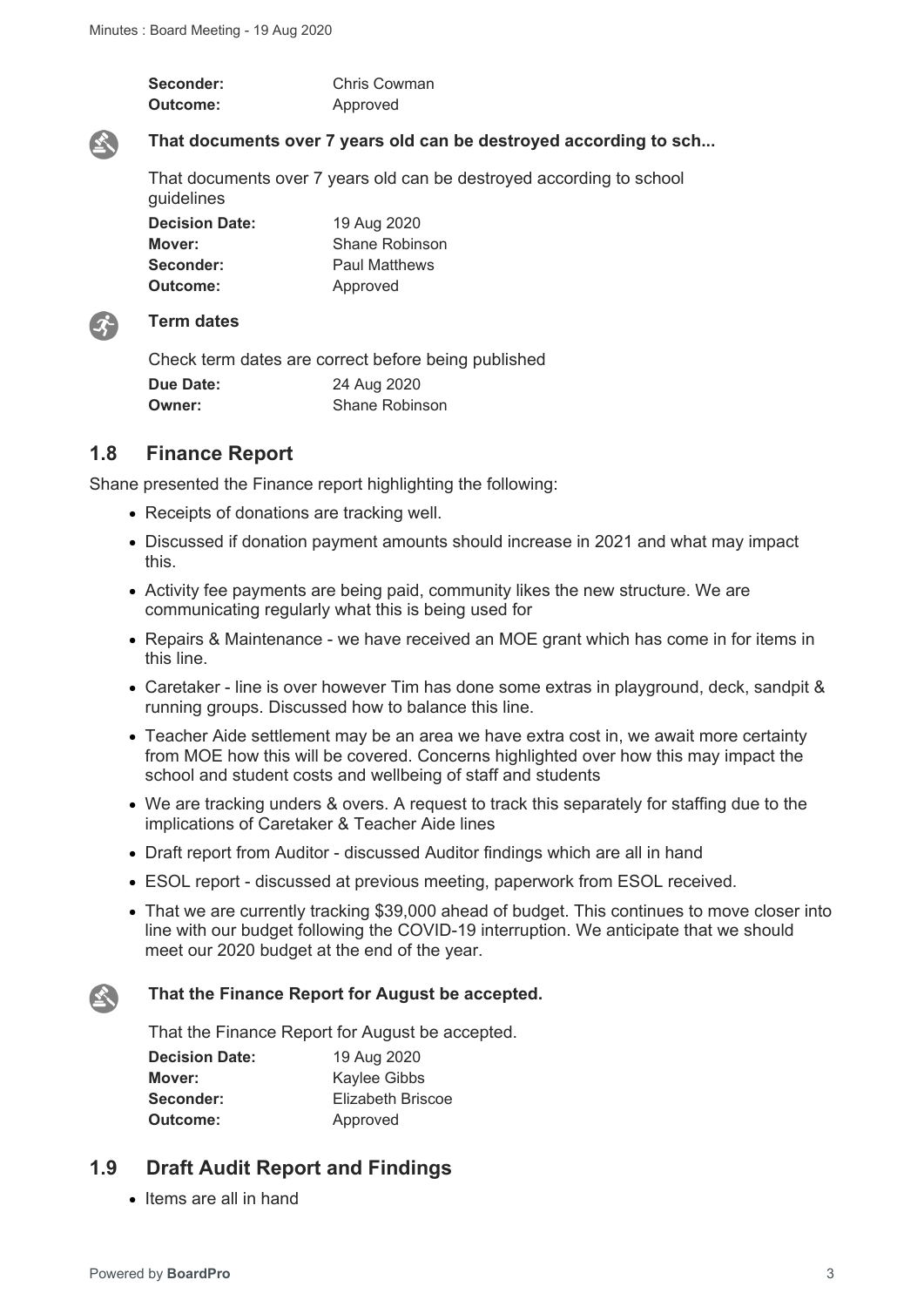# **1.10 Property Update**

Report discussed:

- Discussed design plans. Send Shane any feedback. Board approved general direction of the plans
- Resource consent needed to sort out the parking in the area with a new driveway which will deal with safety issues.
- Playground plans just received, viewed on wall. Next steps to discuss with kids & staff to get feedback. Then share favourite with community. Shane to send out to Board - email him feedback. We have \$120k from MOE to use for this.
- Bike track MCA have done community survey with asphalt being preferred option. Have \$40k from Bikes in Schools to use by end of 2020
- MOE keen to move on the new classroom block.



### **Playground plans**

Shane to send out the options received on the Playground development.

| Due Date: | 21 Aug 2020           |
|-----------|-----------------------|
| Owner:    | <b>Shane Robinson</b> |

## **1.11 Policy**

Curriculum Delivery Policy reviewed & presented for approval



#### **That the revised Curriculum Delivery Policy be approved.**

That the revised Curriculum Delivery Policy be approved.

| <b>Decision Date:</b> | 19 Aug 2020  |
|-----------------------|--------------|
| Mover:                | Wayne Church |
| Seconder:             | Megan Hurley |
| Outcome:              | Approved     |



### **Privacy Policy**

To have update on Privacy Policy ready for review at next Board meeting **Due Date:** 23 Sep 2020 **Owner:** Wayne Church

# 2. Strategic Discussion/Decision

### **2.1 Mid Year Review - Strategic Aims 1 & 2**

#### SA1 - Good feedback from ERO

SA2 - Discussed targeted students. Covid interruptions to learning losing almost a term. Each Syndicate has adapted their programmes. Staff have identified children that have not moved & discussed what we can do for them. Looking at data 10% lower across the board then where we wanted to be. Reviewing what we can do about this & learning from Covid that we can continue.

Discussed preparedness for alert level increase. Document encompassing all details now held

## **2.2 Mid Year Data Review**